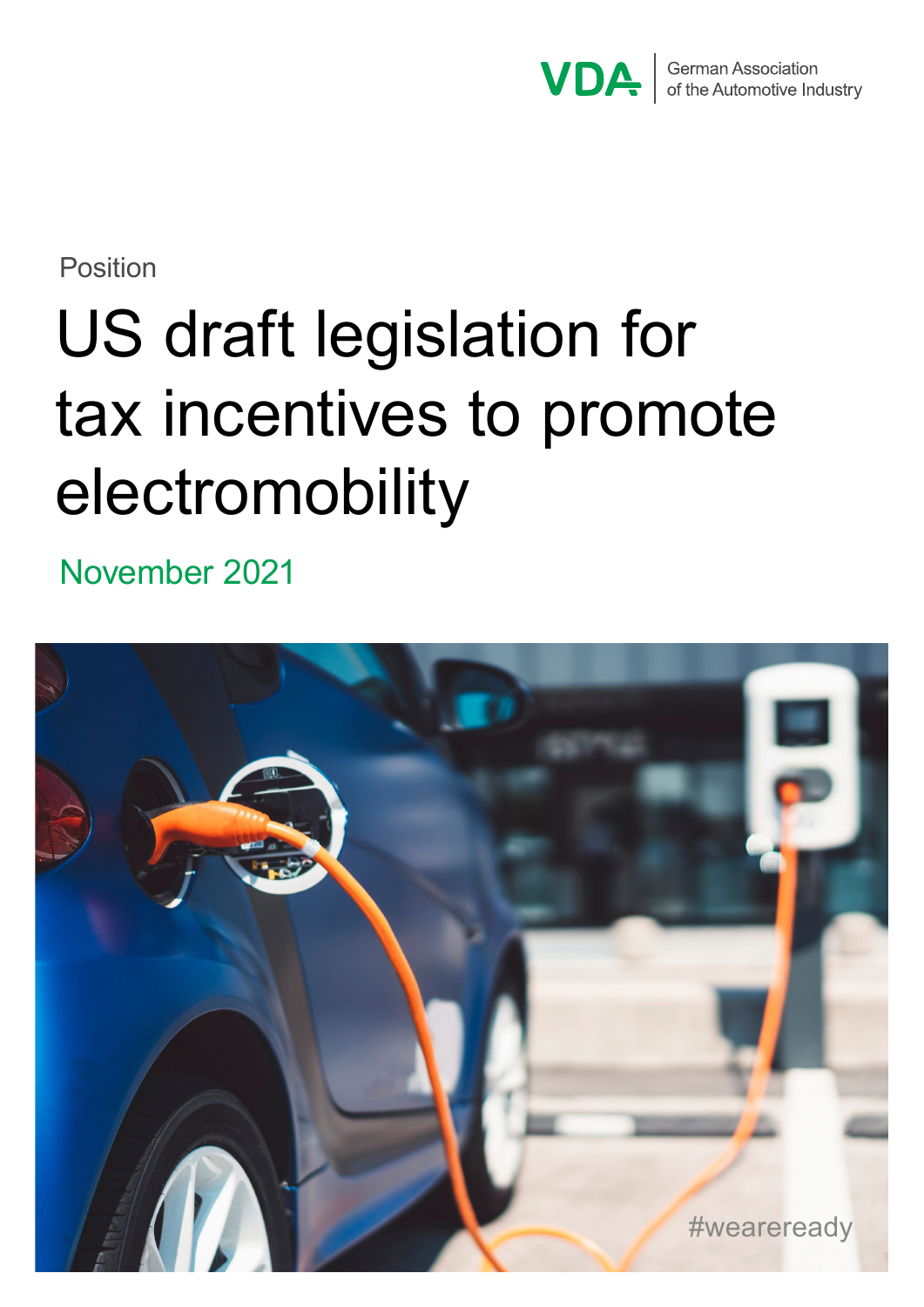Berlin, November 2021

#### VDA position

In principle, the VDA welcomes tax incentives for transitioning to electromobility to encourage more consumers to purchase electric vehicles and thus contribute to the realization of global climate goals. Such incentives, however, should be fair and effective.

Policies that incentivize all electric vehicles and promote jobs and trade relations are preferred to those that are likely to result in job cuts, trade conflicts, and a slower achievement of climate goals.

With this in mind, the VDA takes a critical view of the proposals currently being discussed in the USA to modify the tax breaks for battery-powered vehicles. Unilateral eligibility criteria run contrary to the revitalized spirit of transatlantic cooperation. According to the current proposals, special support will be given to vehicles that are manufactured within the USA and whose manufacturers have collective agreements with the US trade unions.

#### State of affairs

Draft legislation is currently under discussion in the USA regarding tax incentives for the purchase of battery-powered vehicles. These incentives are part of an overall package (of \$3.5 trillion) including numerous tax measures.

US President Biden has set the goal that, by 2030, 50% of all new cars sold should have electric drives and that this should also promote the US economy and US jobs.

The new proposals are designed to offer buyers tax breaks of up to \$12,500 when purchasing EVs.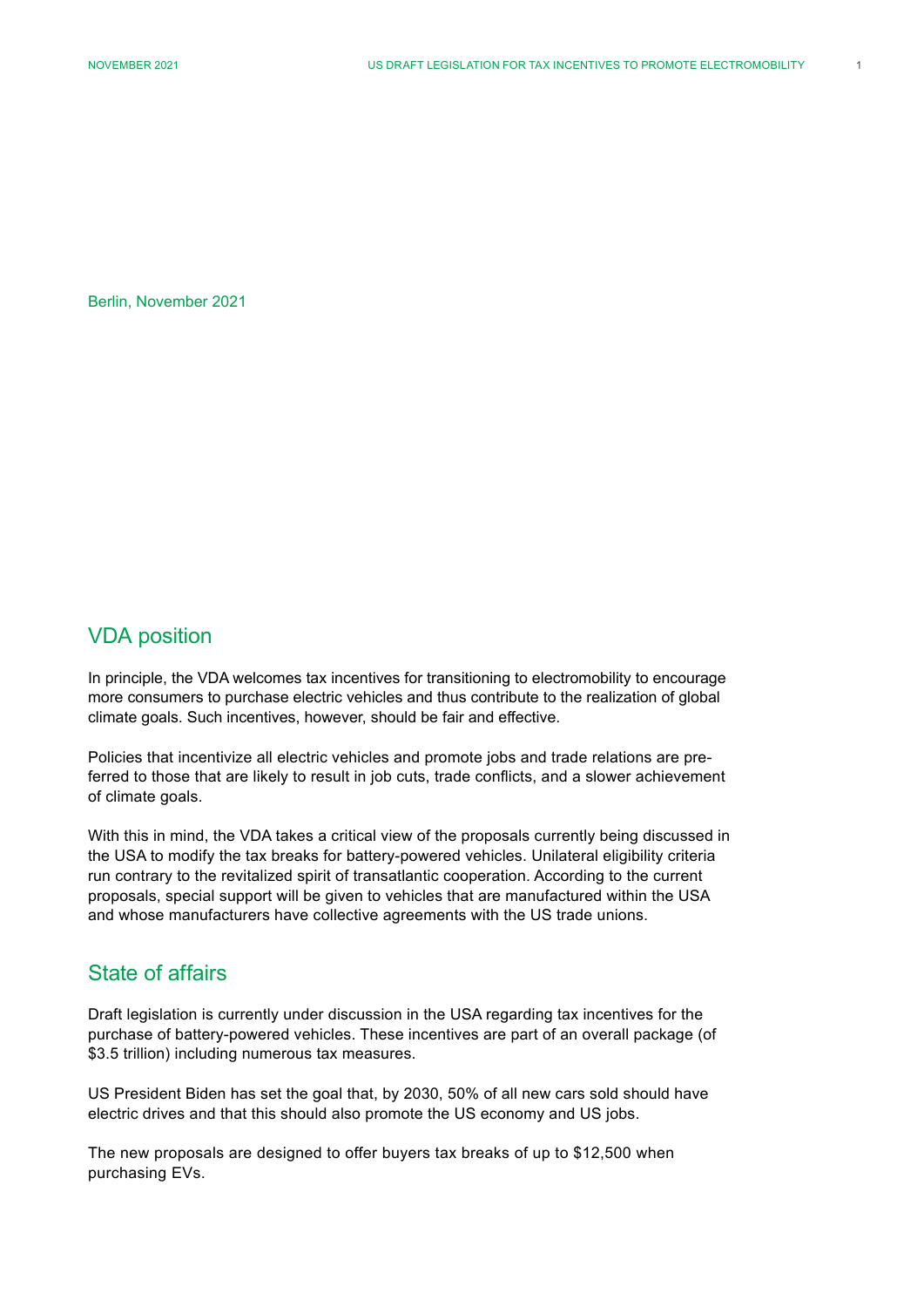To date, buyers of battery-powered vehicles have been eligible for a tax break of only \$7,500, regardless of the price of the vehicle or the buyer's income. Furthermore, the subsidy only applies to cars from manufacturers who have sold less than 200,000 electric vehicles in total. As a result, electric vehicles from GM and Tesla currently cannot benefit from the funding.

Differing proposals are currently being advanced in both the US Senate and the House of Representatives regarding tax relief for the purchase of a battery-powered vehicle (see the chart in the appendix).

What both proposals have in common is the aim to increase local added value/production in the USA and trade union representation within the companies.

## Proposal of the House of Representatives:

- \$4,000: Base credit
- \$3,500: For vehicles with battery packs of 40 kWh (until 01.01.2027; thereafter, 50 kWh)
- \$4,500: If the final assembly of the vehicle occurs at a unionized, domestic plant in the United States
- \$500: If the vehicle is produced by a manufacturer that uses at least 50% domestic components and battery cells manufactured in the United States
- \$12,500: Maximum possible EV tax credit

Source: https://waysandmeans.house.gov/sites/democrat.waysandmeans.house.gov/files/documents/SUBFGHJ\_xml.pdf (pp. 282 et sqq.)

- The current ceiling of 200,000 e-vehicles sold is to be phased out.
- The EV credit is to be limited to e-cars priced at no more than \$55,000 and to trucks priced at no more than \$74,000.
- To take advantage of the new EV tax relief, buyers should have an adjusted gross income of no more than \$400,000. The entire program is due to expire on December 31st, 2031 (but could be extended).
- As of 2027, all imported vehicles will no longer qualify for any of the credit.
- The program in its entirety is due to expire on 31 December 2031 (but could be extended).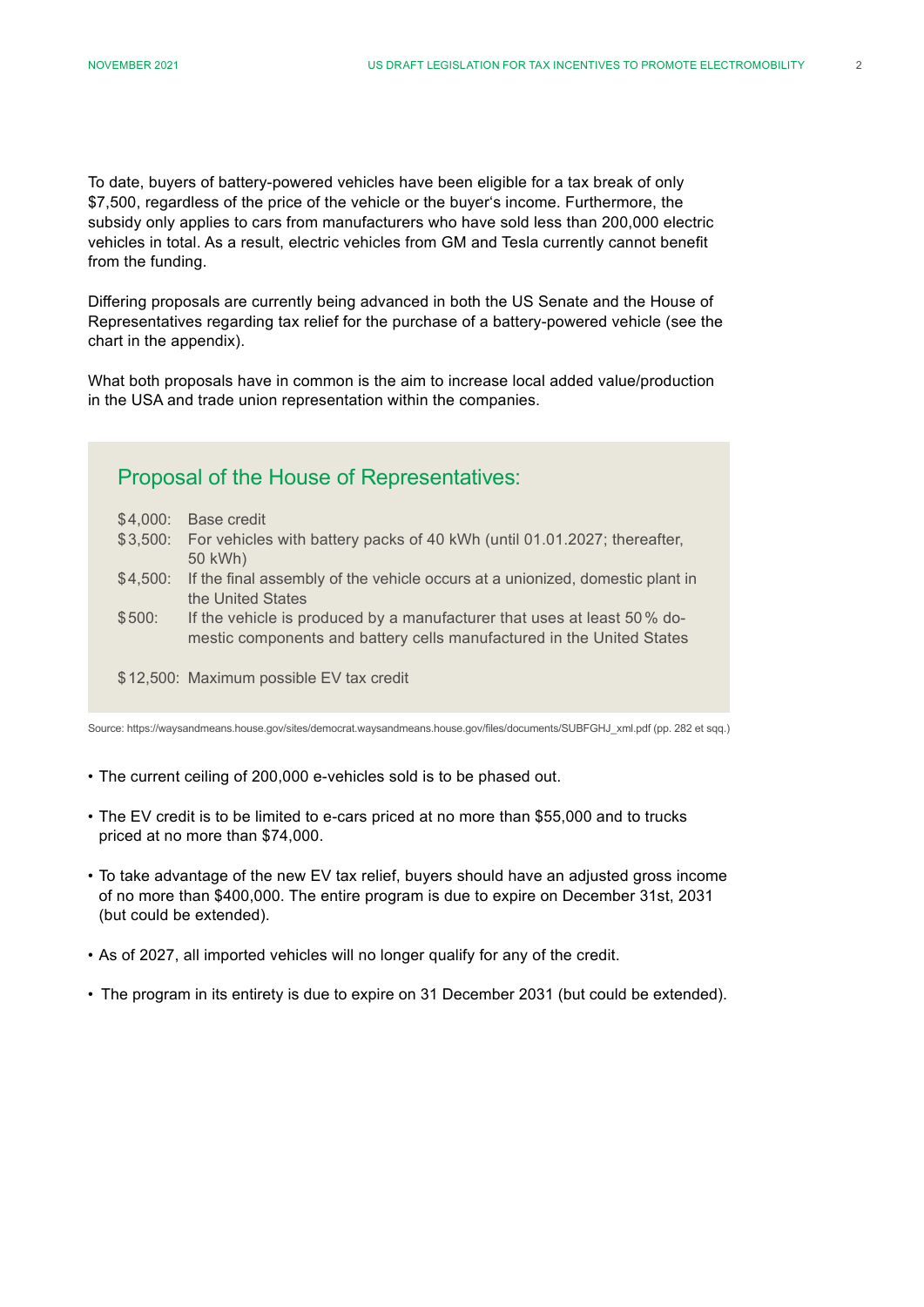#### Proposal of the US Senate:

Regarding the base credit and battery capacity, the US Senate adheres to the regulation already in force:

- \$2,500: Base credit
- \$5,000: Maximum (\$417 for the first 5kWh of battery capacity; an additional \$417 for each additional kWh)

The additional tax credit will be structured as follows:

- \$2,500: If the final assembly of the vehicle is conducted at a domestic plant within the United States
- \$2,500: If the vehicle is assembled by workers covered by a union-negotiated labor agreement
- \$12,500: Maximum possible EV tax credit

Source: https://www.finance.senate.gov/imo/media/doc/Clean\_Energy\_for\_America\_Act\_Chairmans\_Modified\_Mark.pdf (see page 8)

- The tax credit is to be limited to e-vehicles priced at no more than \$80,000.
- As of 2026, the base credit is to be increased to \$5,000. The additional funding of \$2,500 for final assembly in the USA will end. At the same time, all imports will no longer qualify for any of the credit.

#### Conclusions:

If the proposals were to be implemented, of the more than fifty electric vehicles currently on the market in the US, only six (US Senate) and/or only two (House of Representatives) would fully benefit from the credit. All of them are exclusively US models. The vast majority of the electric vehicles currently on offer in the US, however, including products offered by German manufacturers, would be excluded from the tax incentives.

#### VDA assessment and arguments

In principle, the VDA welcomes tax incentives for transitioning to electromobility to encourage more consumers to purchase electric vehicles and thus contribute to the realization of global climate goals. Such incentives, however, should be fair and effective. In Germany, for example, import models are equally eligible.

The following arguments show why the VDA takes a critical view of the proposed incentives.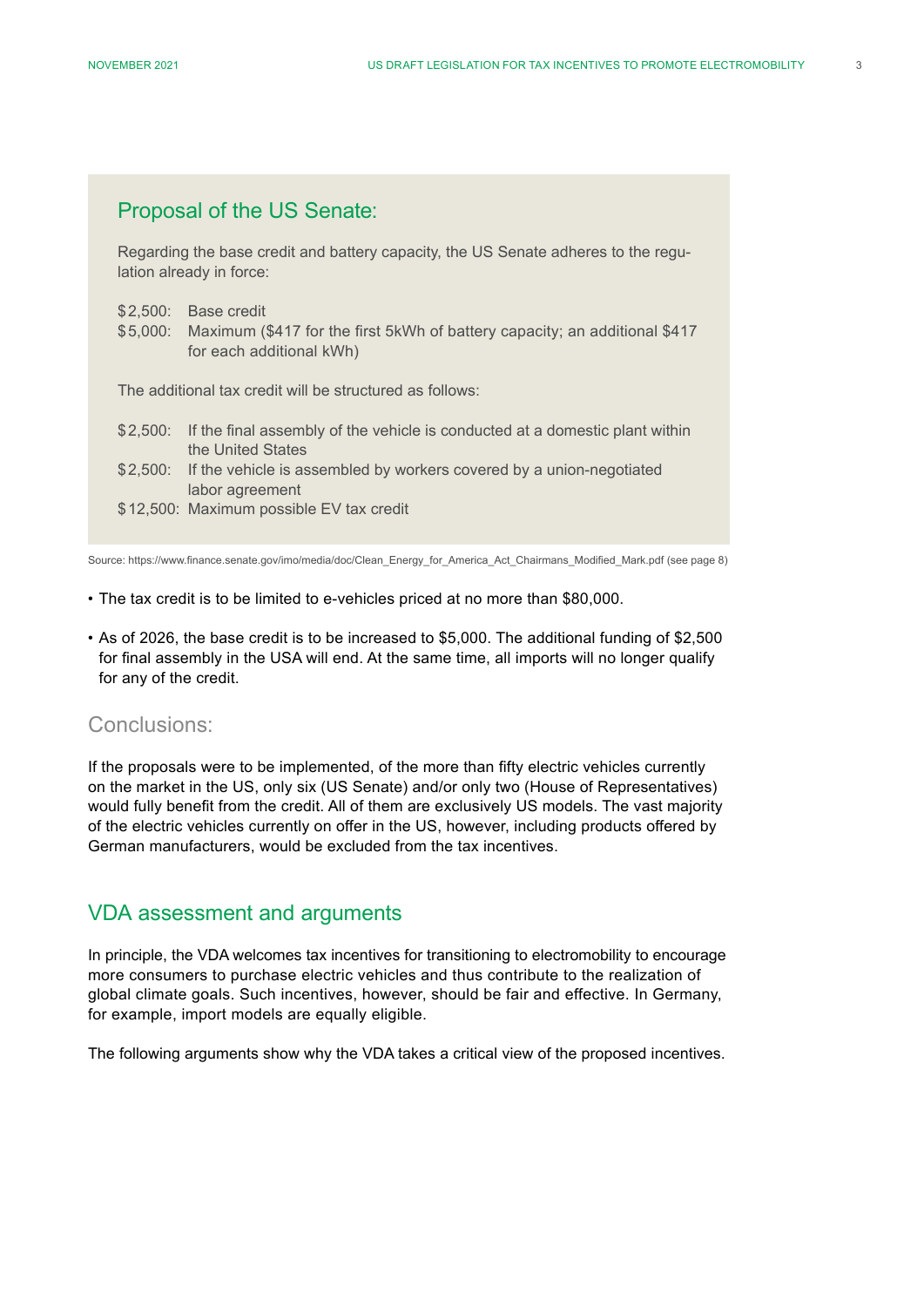Discrimination against non-unionized manufacturers:

- Incentive criteria dependent on the involvement of trade union organizations do not seem constructive. Working conditions in the US are demonstrably not influenced by American trade unions.
- The bill would discriminate against American workers who have chosen not to join a union.
- More than half of all vehicles in the US and the vast majority of e-vehicles manufactured there are produced by non-unionized manufacturers.

Incompatibility of the two proposals with the US climate goals:

- The conditions for emission-free mobility and other future technologies must be created. A differentiation between local/union-produced vehicles and imports, however, does not promote but instead weakens the ramp-up of electromobility due to the associated massive restriction of choice.
- It would be much more expedient, for example, to focus on the goal of expanding electromobility regardless of the manufacturing site and labor organization.

#### Risk of trade conflicts:

- Many EVs are imported from Canada, Mexico, Europe, South Korea, Japan, and China.
- Since the entire tax relief is to be granted only for vehicles with final assembly in the USA or that are produced by unionized manufacturers, indirect discrimination against foreign (automotive) companies arises. Their employees are unionized to a lesser extent than the US companies but work under comparable or better working conditions.
- Criteria that make funding conditional on local content rates discriminate against international trade. Local content criteria may even be contrary to the WTO – an issue that needs to be looked into.
- The proposed criteria would once again put the US at risk of trade conflicts; the initial negative reactions (for example, from Japan) underpin this.
- Due to the required batteries, electromobility continues to be heavily dependent on imports from Asia.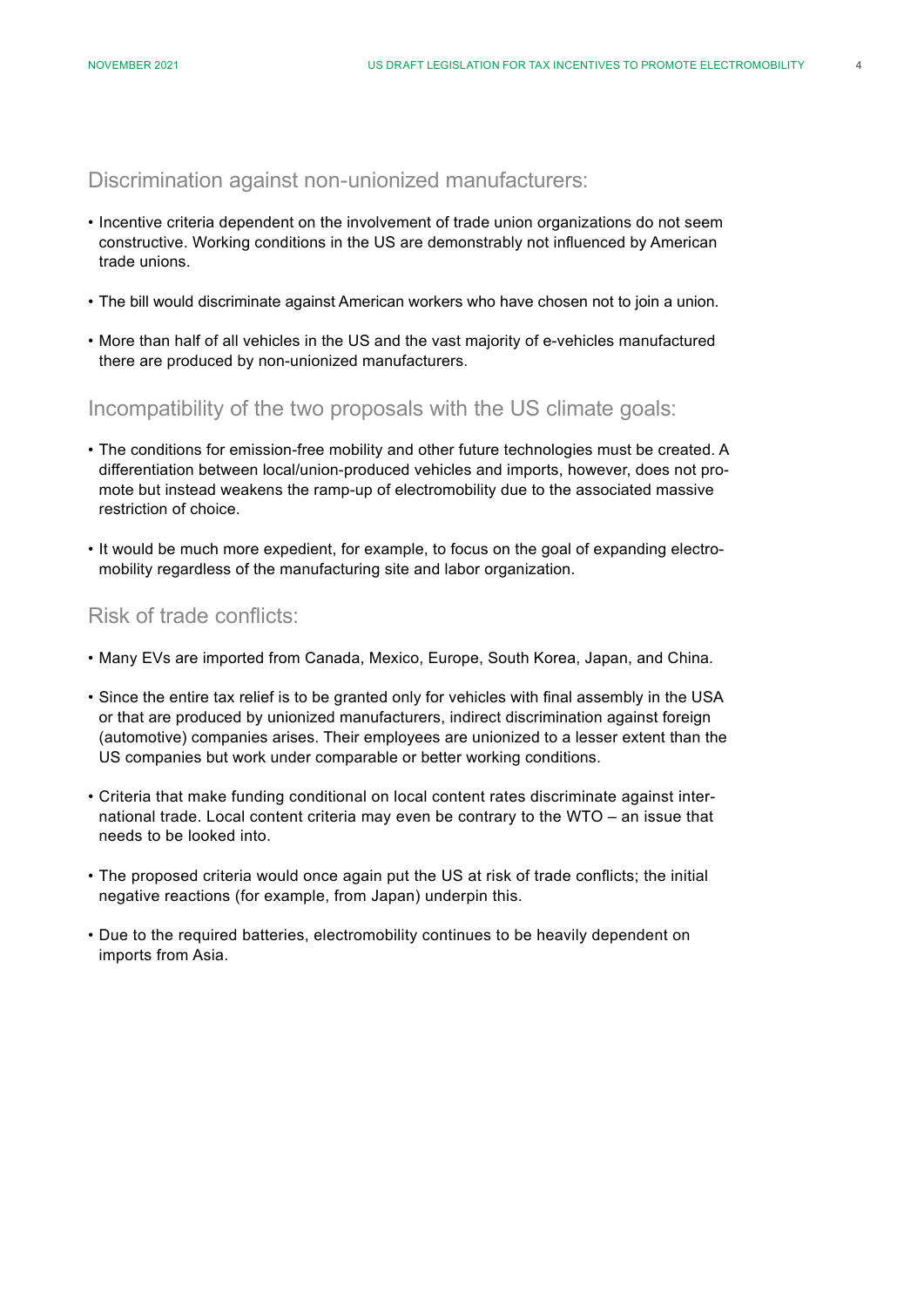#### Limitation of consumer choice:

- A tax incentive limited to only a few vehicles restricts the choice of vehicles for consumers.
- Consumers would have fewer options to receive the full amount of support. This could encourage buyers to purchase conventional vehicles.
- Furthermore, the current proposals would make the purchase of an electrified vehicle substantially more difficult for the customer: in comparison to the current situation, significantly more criteria – many of which are also not fully transparent – have to be taken into account by the potential buyer.
- To promote electromobility, non-discriminatory measures should be used that leave the choice to the consumer.

#### Proposed EV Tax Credits Restrict Consumer Choice

Today's Marketplace

(Under Current Law with Sales Cap Removed)

| $\sqrt{2}$<br>$\cap$<br>Audi<br>A7 TFSI e      | Audi<br>A8 L 60 TFSI® e<br>quattro tiptronic | $\rightarrow$<br>Audi<br>e-tron     | $\rightarrow$<br>Audi<br>e-tron<br>Sportback | $\rightarrow$<br>Audi<br>Q5 TFSI e<br>PHEV | $\leftarrow$<br><b>BMW</b><br>330e | ് വ<br><b>BMW</b><br>530e   | TO .<br><b>BMW</b><br>745e<br>xDrive | <b>BMW</b><br>i3                 | <b>BMW</b><br>X3 xDrive30e      | <b>BMW</b><br>X5 xDrive<br>40e | $\sqrt{2}$<br>Chevrolet<br>Bolt EV | $\rightarrow$<br>Chevrolet<br><b>Bolt EUV</b> |
|------------------------------------------------|----------------------------------------------|-------------------------------------|----------------------------------------------|--------------------------------------------|------------------------------------|-----------------------------|--------------------------------------|----------------------------------|---------------------------------|--------------------------------|------------------------------------|-----------------------------------------------|
| $\bigoplus$                                    | $\leftarrow$                                 | $\bigcirc$                          | $\sum$                                       | $\sum_{i=1}^{n}$                           | $\sqrt{2}$                         | $\leftarrow$                | $\curvearrowleft$<br>$\cap$          | $\sqrt{2}$                       |                                 | $\bigoplus$                    | $\curvearrowleft$                  | $\sqrt{2}$                                    |
| Chrysler<br>Pacifica<br>Hybrid                 | Ford<br>Escape<br>PHEV                       | Ford<br>Mustang<br>Mach-E           | Honda<br>Clarity<br>PHEV                     | Hvundai<br><b>IONIQ</b><br>Electric        | Hvundai<br><b>IONIQ</b><br>PHEV    | Hvundai<br>Kona<br>Electric | Jaguar<br>I-PACE                     | Jeep<br>Wrangler<br>4xe          | Kia<br>Niro<br>Electric         | Kia<br>Niro PHEV               | Kia<br>Sorento<br>PHEV             | Land Rover<br>Range Rover<br>PHEV             |
| $\sqrt{2}$                                     | $\sqrt{2}$                                   | $\triangle$                         | $\rightarrow$                                | $\sqrt{2}$                                 | $\leftarrow$                       | $\leftarrow$<br>- 0         | $\bullet$                            | $\sqrt{2}$                       | $\sqrt{2}$                      | $\sqrt{2}$                     | $\sqrt{2}$                         | $\sqrt{2}$                                    |
| <b>Land Rover</b><br>Range Rover<br>Sport PHEV | Lincoln<br>Corsair<br>Plug-in                | Lincoln<br>Aviator Grand<br>Tourina | Mini<br>Cooper SE<br>Hardtop 2 door          | Mini<br>Countryman<br><b>SE PHEV</b>       | Mitsubishi<br>Outlander<br>PHEV    | Nissan<br><b>LEAFS</b>      | Polestar 2                           | Porsche<br>Cavenne S<br>E-Hybrid | Porsche<br>Panamera<br>E-Hybrid | Porsche<br>Taycan              | Rivia<br>R <sub>1</sub> T          | Subaru<br>Crosstrek<br>PHEV                   |
| $\sqrt{2}$                                     | $\sqrt{2}$                                   | $\sqrt{2}$                          | $\leftarrow$                                 | $\leftarrow$                               | $\leftarrow$                       | $\sqrt{2}$                  | $\sqrt{2}$                           | $\sum_{i=1}^{n}$                 | $\triangle$                     | $\sqrt{2}$                     | $\sqrt{2}$                         | $\triangle$                                   |
| Tesla<br>Model <sub>3</sub>                    | Tesla<br>Model S<br>Long Range               | Tesla<br>Model X<br>Long Range      | Tesla<br>Model Y Long<br>Range               | Tovota<br>Prius Prime                      | Toyota<br>RAV4 Prime               | Volkswagen<br>ID.4          | Volvo<br>S60<br>Recharge             | Volvo<br>S90 T8<br>PHEV          | Volvo<br>V60<br>Recharge        | Volvo<br><b>XC60</b>           | Volvo<br><b>XC60 T8</b>            | Volvo XC 90<br>T8 PHEV                        |

| <b>Senate Version</b><br>(Elligible to Receive Full \$12,500 Credit) |                              |                        |                         |                                     |                               | <b>House Version</b><br>(Elligible to Receive Full \$12,500 Credit) |  |  |
|----------------------------------------------------------------------|------------------------------|------------------------|-------------------------|-------------------------------------|-------------------------------|---------------------------------------------------------------------|--|--|
| <b>Second</b>                                                        |                              |                        |                         | the the the theory                  | $\sqrt{2}$                    | $\sqrt{2}$<br>$\rightarrow$                                         |  |  |
| Chevrolet<br>Bolt EV                                                 | Chevrolet<br><b>Bolt EUV</b> | Ford<br>Escape<br>PHEV | Jeep<br>Wrangler<br>4xe | Lincoln<br>Aviator Grand<br>Tourina | ∟incoln<br>Corsair<br>Plua-in | Chevrolet<br>Chevrolet<br><b>Bolt EUV</b><br>Bolt EV                |  |  |

#### Autos Drive

Source: Autos Drive America: Advocating For a Healthy and Growing Auto Industry | Autos Drive America | Autos Drive America

The planned legal changes regarding the tax relief for battery-powered vehicles could consequentially lead to a decline in investment, a discrimination against foreign car manufacturers, restrictions on consumer choices and, last but not least, unequal treatment of American workers (unionized/non-unionized) combined with job cuts. This means that the planned changes stand in the way of both the rampup of electromobility in the USA and the achievement of climate targets.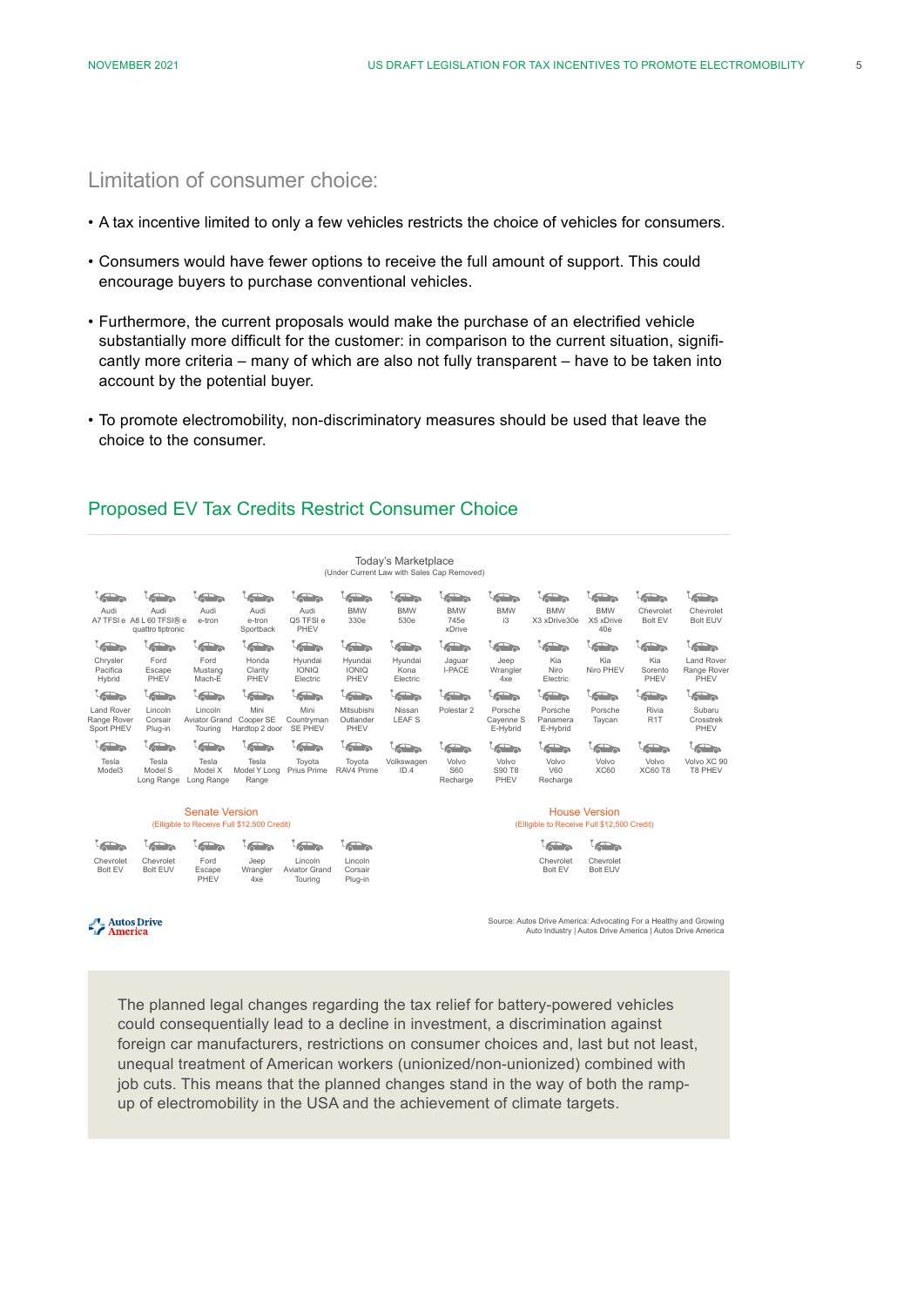### VDA suggestions

In light of their presumed negative consequences, the VDA does not view the proposals of the US Senate and the House of Representatives as constructive.

- To increase the share of electric vehicles to 40-50% by 2030, it makes more sense to initially grant the maximum amount of support for all electric vehicles on offer in the US – regardless of whether they are imported or manufactured by unionized workers in the USA.
- The proposed price caps, as well as the differentiation of caps according to vehicle type, found in the proposal of the House of Representatives also do not seem expedient.
- In this regard, it would be more useful to increase the basic credit amount and to drop the additional proposed conditions. This would also lead to less complexity and bureaucracy

#### The German automotive industry as an economic factor in the USA

The German automotive industry has established a strong presence in the USA and represents an important economic factor – a few key figures:

- With more than 330 production sites (2018) and over 125,000 employees (2020), the German automotive industry has a strong presence in the USA.
- German suppliers alone have almost quadrupled the number of their US sites since 1996, making a significant contribution to the creation of new jobs. Last year, the US was the third largest foreign location of German car manufacturers.
- For example, the production of German OEMs more than tripled in 2020 compared to 2009, while the US production of light vehicles as a whole increased by "only" 53% during this same period.
- In 2020, 742,000 cars, or 8.7% of the light vehicles in the US, were produced by German OEMs.
- The USA is an important partner for the German automotive industry. With automotive exports from Germany to the USA worth 18.9 billion euros in 2020, the US is the second most important export partner for manufacturers and suppliers, following China.
- At the same time, however, the US is also a crucial production and export hub. Of the 742,000 passenger cars (including SUVs) produced by German manufacturers in the USA in 2020, more than half were exported from the USA, including to Europe and China. Companies in the German automotive industry reliably provide employment and value creation in hundreds of US municipalities. In this way, the German automotive industry is already making a fundamental contribution to American prosperity.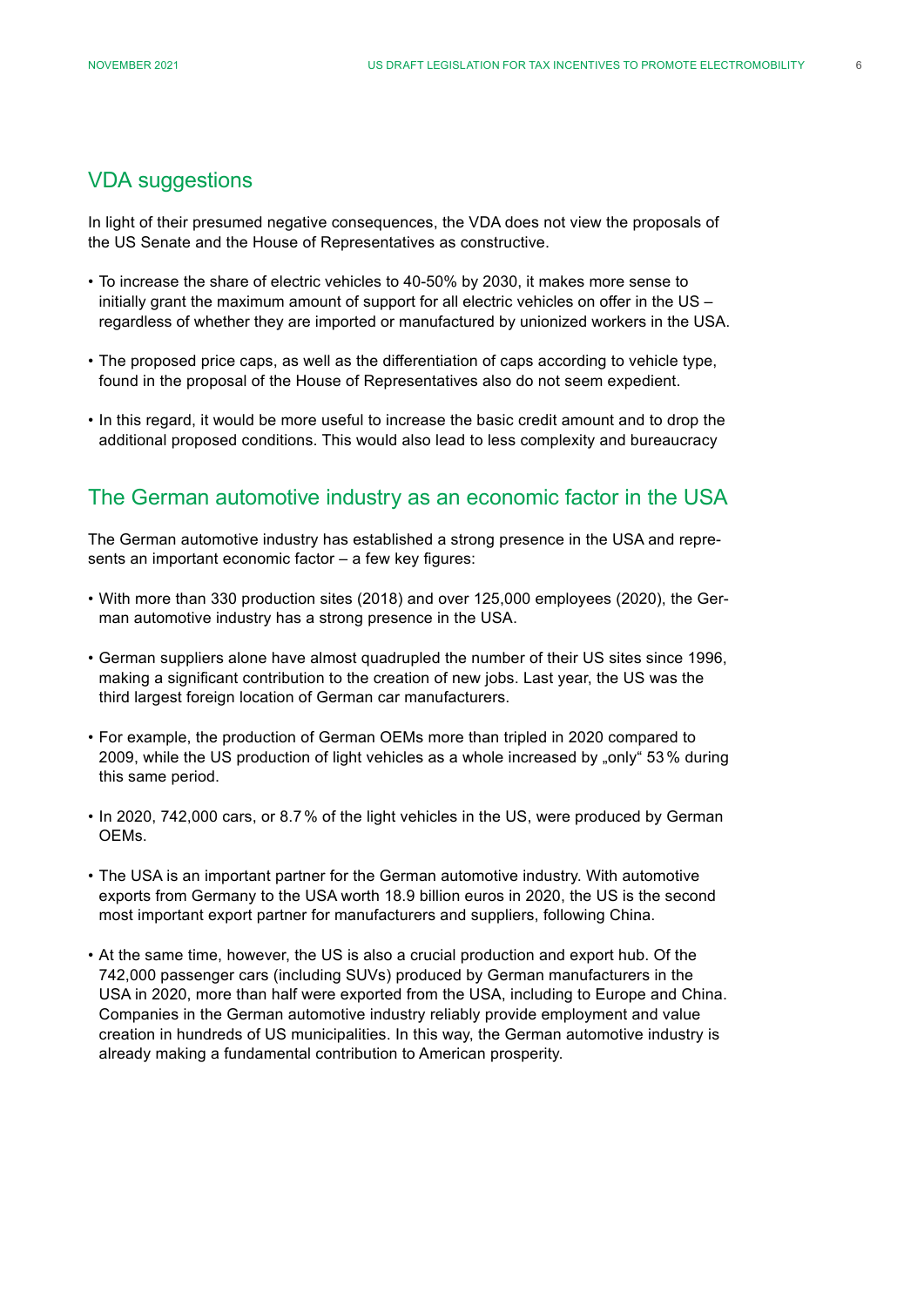- Battery-powered vehicles in particular, but also other technologies such as e-fuels, are an important component of the German automotive industry's climate strategy. To date in 2021, the market share of German OEMs in US electric vehicle sales is 13.5% (2020: 9.3%). Thus, German manufacturers are making an important contribution to achieving the US climate targets.
- The exclusion of German vehicles from funding could jeopardize this presence with a correspondingly negative impact on economic growth, innovation, and employment.

#### Production and Sales by German OEM in the US

German OEMs' US production with sales regions (2020)



### Political status of the proposals

The tax incentives to be passed by the Democrats as part of the budget are an important tool for implementing Joe Biden's climate goals. The president wants to convert at least 40 – 50% of US vehicle sales to electric vehicles by 2030 as well as to promote unionized employment at US plants.

The tax credits have been backed by U.S. President Joe Biden, the United Auto Workers (UAW) union and many congressional Democrats, but opposed by major international automakers. The proposals are supported by 60 American organizations (e.g., Sierra Club, United Auto Workers, and the Alliance of Automobile Manufacturers) as well as the three major US car companies, Ford, GM, and Chrysler.

Tesla, Toyota, Kia, Nissan, Hyundai, and Honda have spoken out against the new regulations, claiming that conditioning the incentives to union representation is unfair and discriminatory. Tesla, like Toyota and other foreign automakers, makes most vehicle batteries and electric cars in the United States, but their workers are not represented by a US union.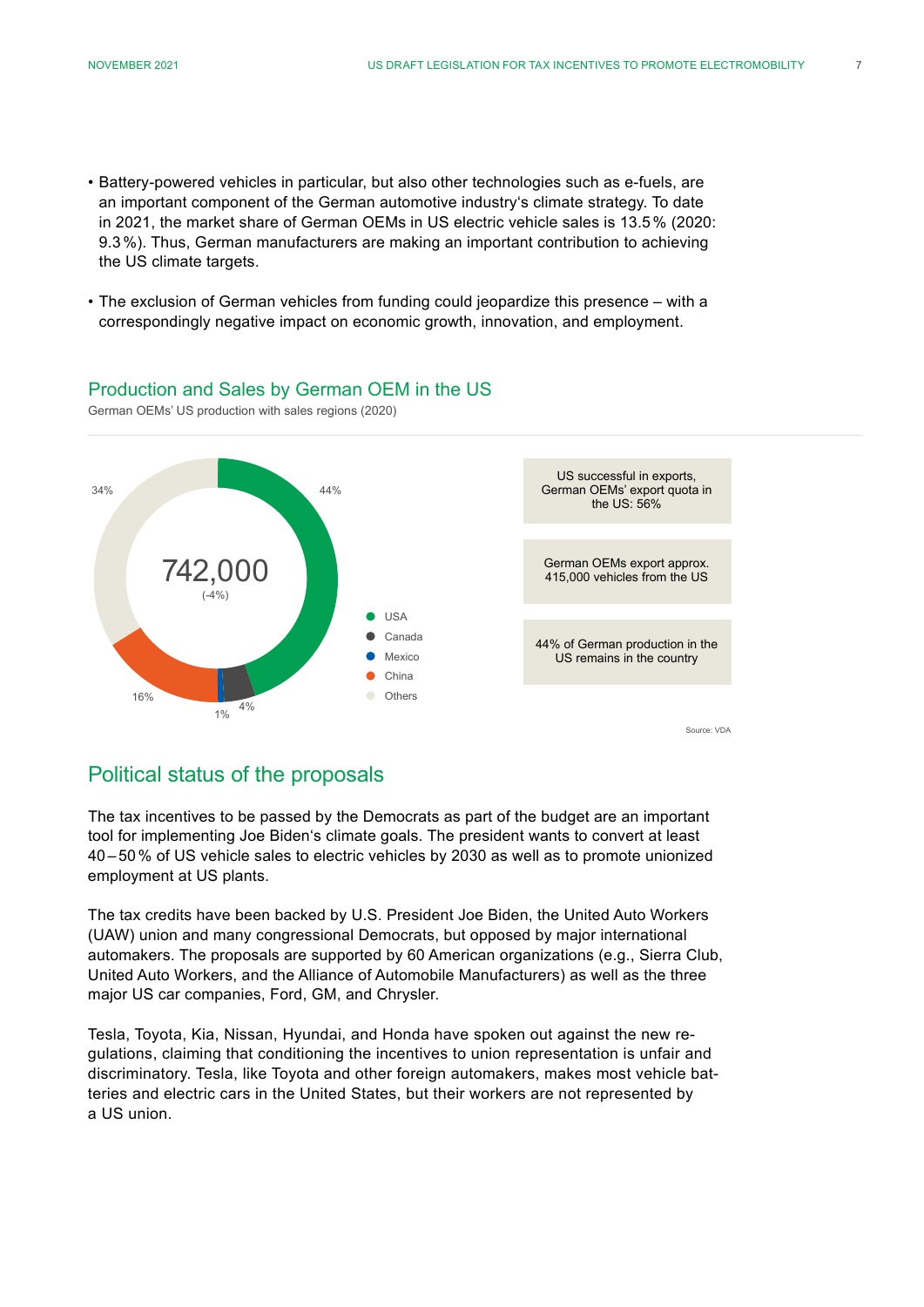In a letter dated September 30, 2021, 12 international manufacturers (including BMW, Daimler, and VW) called on Nancy Pelosi, Speaker of the House of Representatives, for the withdrawal and amendment of the proposals because they massively restrict consumer choice and endanger the attainment of the climate goals of the United States. The intention is to create tax incentives to promote electrified vehicles; therefore, the policies should provide incentives for all electric vehicles produced by all American autoworkers. Policies that slow down progress towards achieving climate goals should be rejected.

On October 29, 2021, the European Union, along with Germany, Canada, Mexico, Japan, France, South Korea, Italy and further 17 countries wrote U.S. lawmakers saying the proposed electric vehicle tax credit violates international trade rules. 25 Ambassadors signed the letter.

Dated November 30, 2021, twelve international automakers invested in the USA wrote to Senate Majority Leader Schumer and Minority Leader McConnell, copying all members of the US-Senate. As the Senate prepares to debate and vote on the Build Back Better Act, automakers ask that Senate members give serious consideration to the way section 136401 – Refundable New Qualified Plug-In Electric Drive Motor Vehicle Credit for Individuals, as drafted, creates a discriminatory \$4,500 supplemental tax credit given only to buyers of EVs assembled by workers who have chosen to work under a collective bargaining agreement. Additionally, federal incentives that are inconsistent with commitments made at the World Trade Organization and with US trading partners, including the United States-Mexico-Canada Agreement, would further slow the adoption of EVs and hinder the ability to expand the U.S. EV manufacturing base.

On December 3, 2021, the Vice-President and Trade Commissioner of the European Commission, Valdis Dombrovskis, wrote a letter to the Senate. While recognizing the potential importance of the proposals for U.S. citizens and the U.S. economy, Dombrovskis very much hopes that it will not lead to unnecessary friction or create new barriers in the transatlantic relationship, the single biggest trade and investment relationship in the world.

#### Other arguments and positions

In addition to the criticism from those manufacturers affected, US representatives have also now begun campaigning for the implementation of the proposals (see, for example: https://www.reuters.com/business/autos-transportation/more-than-100-us-lawmakers-urgepelosi-back-union-ev-tax-credit-2021-10-12/).

On October 11, 2021, more than 100 members of the US House of Representatives called on House Speaker Nancy Pelosi to set a tax credit of \$4,500 for electric vehicles built by unionized manufacturers.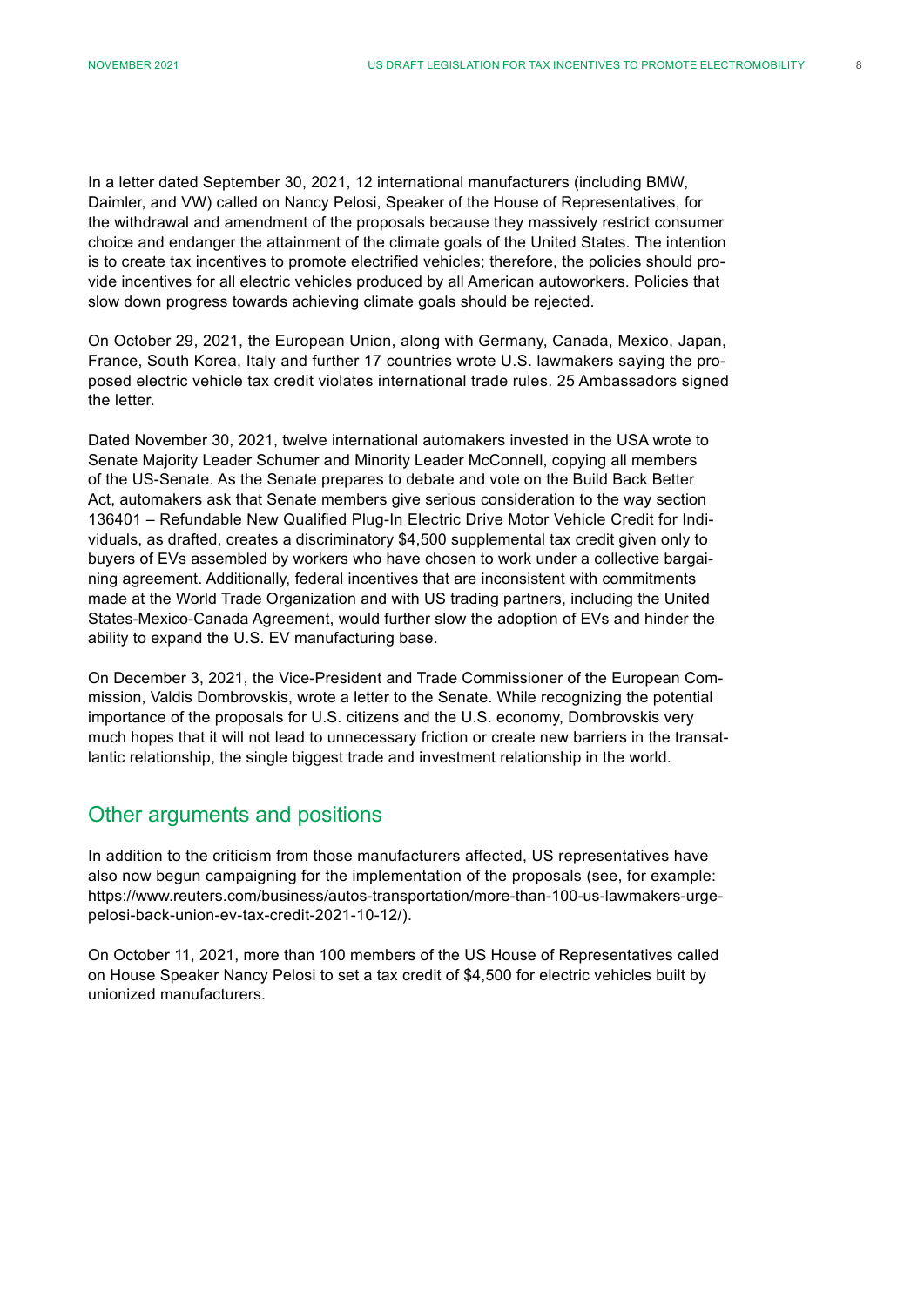#### Next steps

Following the vote in the House of Representatives on the Build Back Better Act on Friday 19 November 2021, the proposals will now be taken up by the Senate as part of the budget reconciliation package. The bill could be passed with only a simple majority in the Senate.

According to Office of the U.S. Trade Representative spokesman Adam Hodge, the Biden administration plans to consult with a "range of stakeholders," including its closest trade partners.

VDA is engaging with major stakeholders in order to convince the US to change its plans.

#### Contact Persons

Angela Mans Head of International Relations, Foreign Trade & Customs angela.mans@vda.de

Dr. Karoline Kampermann Head of Department Economic Policy, Foreign Trade, SMEs & Taxation karonline.kampermann@vda.de

Dr. Kurt-Christian Scheel Managing Director of Politics & Society kurt-christian.scheel@vda.de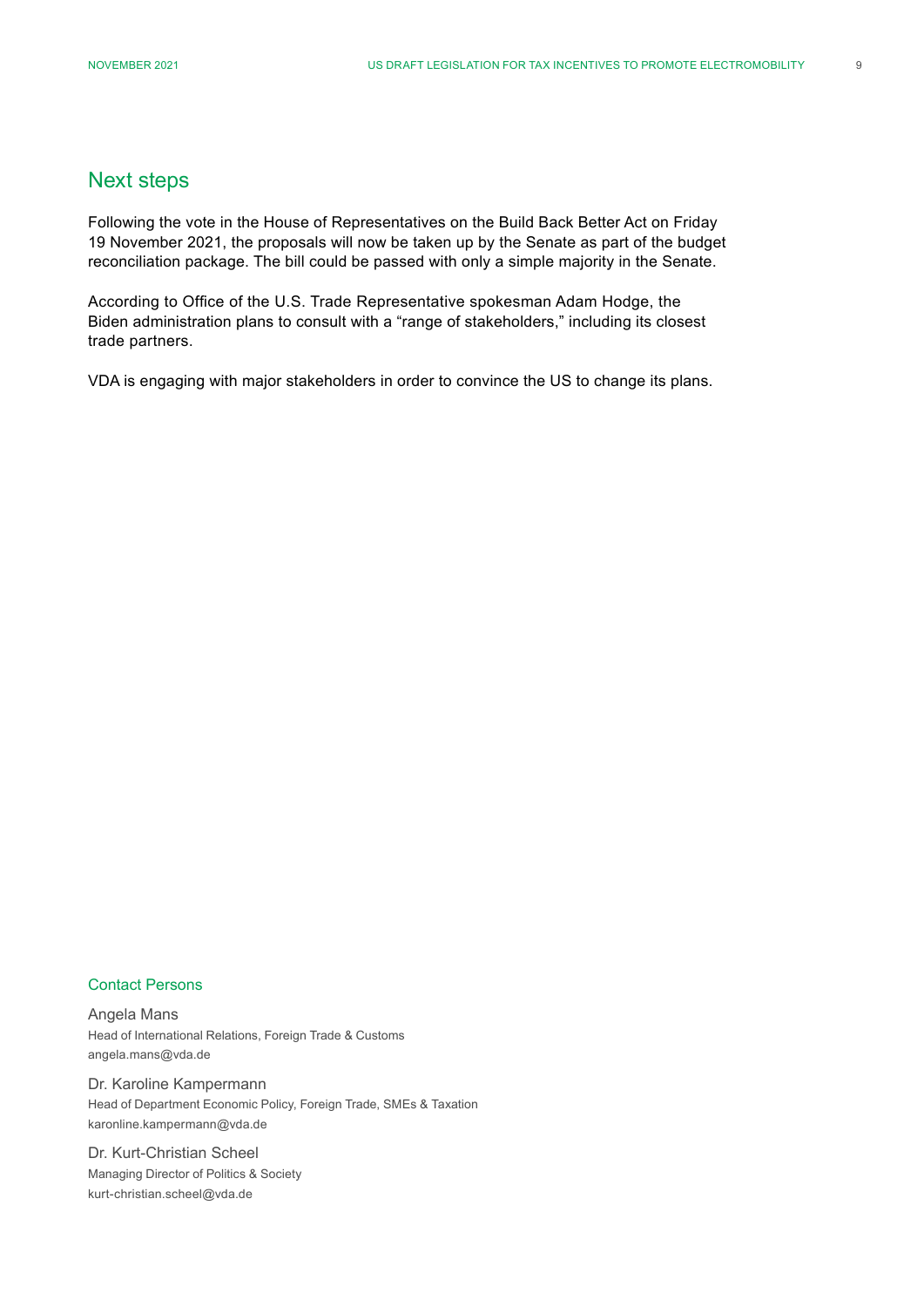# Anlagen:

EV Tax Credits USA: Comparison current program and proposals – September 2021

| Legislation                                    | <b>Current EV</b><br><b>Tax Credit</b><br>(S30D)                                                                                   | <b>Senate Proposed</b><br><b>Modifications</b><br>(May 26, 2021)                                                                 | <b>House Proposed</b><br><b>Modifications</b><br>(Sept. 10, 2021)                                                                                                                                                                                                                                                        |
|------------------------------------------------|------------------------------------------------------------------------------------------------------------------------------------|----------------------------------------------------------------------------------------------------------------------------------|--------------------------------------------------------------------------------------------------------------------------------------------------------------------------------------------------------------------------------------------------------------------------------------------------------------------------|
| Vehicle                                        | Vehicle must<br>meet statutory<br>definition of<br>qualifying Plug-in<br>Hybrids (PHEVs)<br>or Battery Electric<br>Vehicles (BEVs) | Vehicle must meet statu-<br>tory definition of qualifying<br>Plug-in Hybrids (PHEVs)<br>or Battery Electric Ve-<br>hicles (BEVs) | Vehicle must meet statutory<br>definition of qualifying Plug-in<br>Hybrids (PHEVs) or Battery Elec-<br>tric Vehicles (BEVs)<br>$\cdot$ In service $\leq$ Dec. 31, 2023:<br>≥7 kWh<br>$\cdot$ In service $\geq$ Jan. 1, 2024:<br>≥10 kWh                                                                                  |
| <b>MSRP</b>                                    | N/A                                                                                                                                | MSRP must be <\$80,000                                                                                                           | Sedans: \$55,000<br>Vans: \$64,000<br>SUVs: \$69,000<br>Pickup Trucks: \$74,000<br>Vehicle classifications based off<br>of criteria similar to those used<br>by EPA and DOE for size and<br>class determinations                                                                                                         |
| Income<br>Restric-<br>tions                    | N/A                                                                                                                                | N/A                                                                                                                              | Credit reduced by \$200 for each<br>\$1,000 by which the taxpayer's<br>modified adjusted gross income<br>exceeds the threshold amount.<br>Thresholds:<br>• \$800,000: joint filing or survi-<br>ving spouse<br>· \$600,000: head of household<br>• \$400,000: others                                                     |
| Vehicle                                        | N/A                                                                                                                                | December 31, 2025                                                                                                                | Vehicle placed into service<br>>Dec. 31, 2026 must have final<br>assembly in US to be eligible<br>"Final Assembly" means produc-<br>tion of qualifying vehicle deliver-<br>ed to a dealer or importer with all<br>component parts necessary for<br>the mechanical operation of the<br>vehicle included with the vehicle. |
| Max Tax<br>Credit                              | \$7,500                                                                                                                            | \$12,500                                                                                                                         | \$12,500                                                                                                                                                                                                                                                                                                                 |
| <b>Base Credit</b><br>for Eligible<br>Vehicles | \$2,500                                                                                                                            | 2022-2025: \$2,500<br>≥2026: \$5,000                                                                                             | \$4,000                                                                                                                                                                                                                                                                                                                  |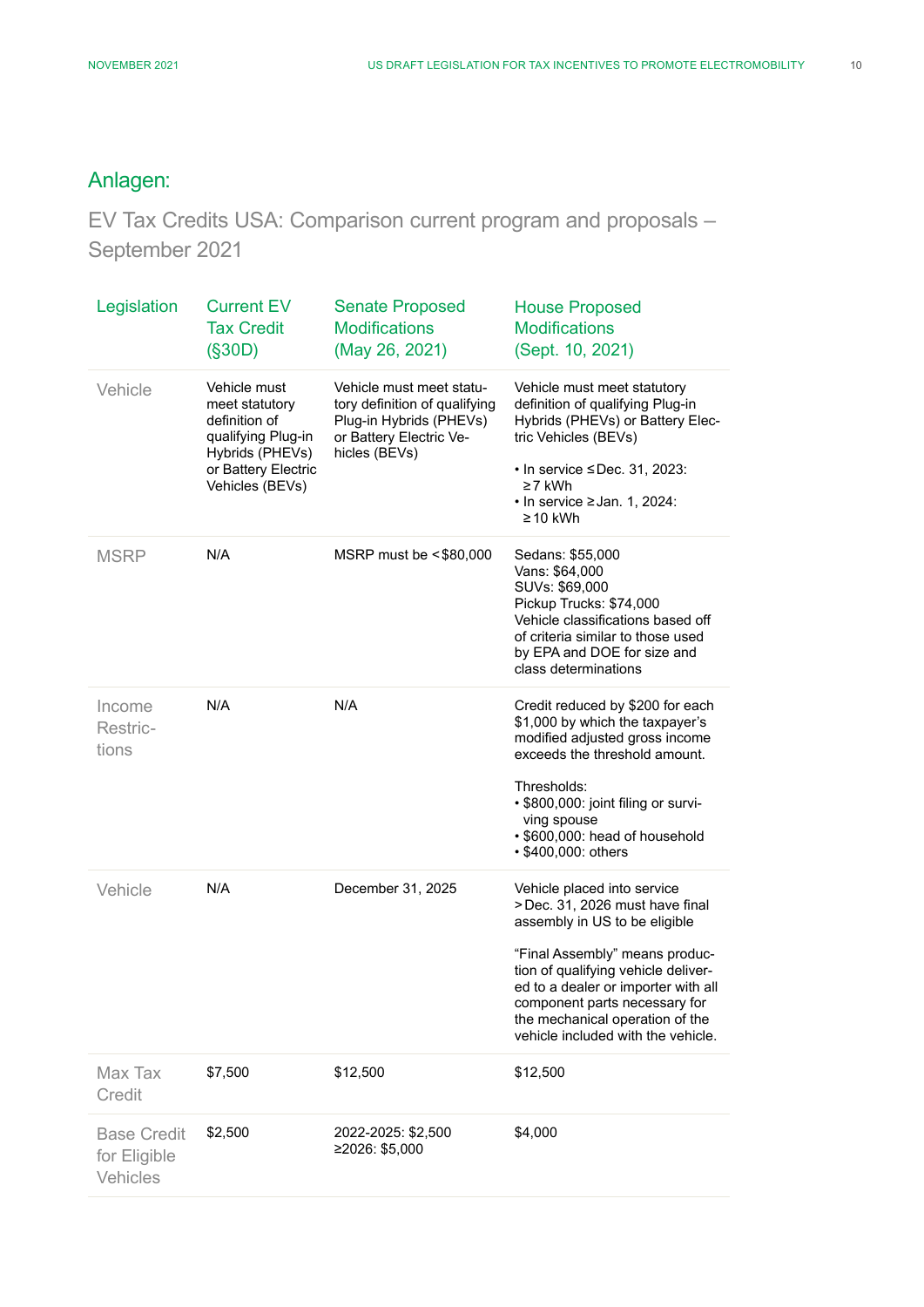| Legislation                          | <b>Current EV</b><br><b>Tax Credit</b><br>(S30D)                                                                                                                                                                                                       | <b>Senate Proposed</b><br><b>Modifications</b><br>(May 26, 2021)                                                                                                                                                                                                                                                                               | <b>House Proposed</b><br><b>Modifications</b><br>(Sept. 10, 2021)                                                                                                                                                                                                          |
|--------------------------------------|--------------------------------------------------------------------------------------------------------------------------------------------------------------------------------------------------------------------------------------------------------|------------------------------------------------------------------------------------------------------------------------------------------------------------------------------------------------------------------------------------------------------------------------------------------------------------------------------------------------|----------------------------------------------------------------------------------------------------------------------------------------------------------------------------------------------------------------------------------------------------------------------------|
| <b>Battery</b><br>Capacity<br>Credit | \$417 credit for<br>the first 5 kWh of<br>battery capacity<br>\$417 credit for<br>each additional<br>kWh of capacity<br>above 5 kWh                                                                                                                    | \$417 credit for the first 5<br>kWh of battery capacity<br>\$417 credit for each<br>additional kWh of capacity<br>above 5 kWh                                                                                                                                                                                                                  | \$3,500<br>• Vehicle placed in service<br><jan. 1,="" 2027:="" kwh<br="" ≥40="">• Vehicle placed in service<br/>&gt;Dec. 31, 2026: ≥ 50 kWh</jan.>                                                                                                                         |
| Vehicle                              | No US assembly<br>credit                                                                                                                                                                                                                               | 2022-2025: \$2,500<br>• Incentive for vehicles<br>with final assembly at a<br>US facility<br>≥2026: \$5,000<br>• US final assembly a pre-<br>condition for credit. This<br>requirement is rolled into<br>the base credit, resulting<br>in a base increase from<br>\$2,500 to \$5,000                                                           | \$4,500*<br>"Domestic Assembly" means a<br>production facility that is opera-<br>ting under a collective bargaining<br>agreement negotiated by an<br>employee organization.<br>*The House approach combines<br>the Senate proposed labor and<br>final assembly incentives. |
| Organized<br>Labor<br>Credit         | No union-built<br>credit                                                                                                                                                                                                                               | \$2,500 additional credit<br>for vehicles assembled in<br>a facility where production<br>workers are represented<br>by a labor organization                                                                                                                                                                                                    | Captured in assembly credit                                                                                                                                                                                                                                                |
| <b>Domestic</b><br>Content<br>Credit | N/A                                                                                                                                                                                                                                                    | N/A                                                                                                                                                                                                                                                                                                                                            | \$500<br>• ≥50% domestic content in<br>the component parts for final<br>assembly, AND<br>• Battery cells that are manufac-<br>tured in the US                                                                                                                              |
| <b>Phase Out</b><br>Conditions       | 200,000 OEM<br>vehicle cap with<br>credit phase out<br>First 6-months<br>of phase out,<br>vehicles are eli-<br>gible for 50% of<br>applicable credit<br>Second 6-months<br>of phase out,<br>vehicles are eli-<br>gible for 25% of<br>applicable credit | OEM vehicle cap elimi-<br>nated and replaced with<br>credit phase out after<br>USG certifies new EV<br>sales represent 50% of<br>total annual sales<br>Credit is reduced 25% du-<br>ring the second calendar<br>year after 50% EV sales<br>reached<br>Credit is reduced 50%<br>during the third calendar<br>year after 50% EV sales<br>reached | Credit shall not apply to vehicles<br>acquired after Dec. 31, 2031                                                                                                                                                                                                         |